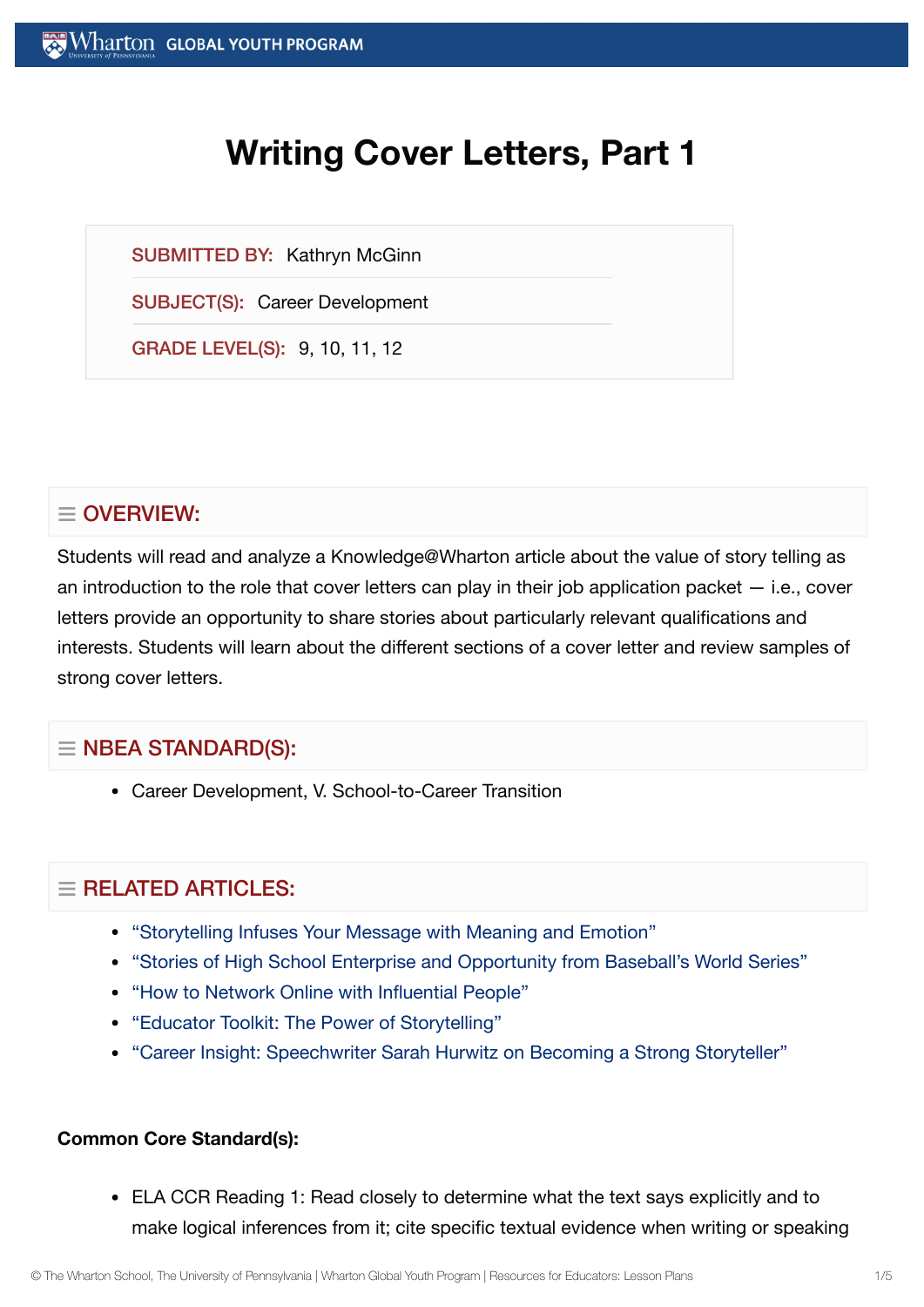## Wharton GLOBAL YOUTH PROGRAM

to support conclusions drawn from the text.

- ELA CCR Reading 5: Analyze the structure of texts, including how specific sentences, paragraphs, and larger portions of the text relate to each other and the whole.
- ELA CCR Reading 9: Analyze how two or more texts address similar themes or topics in order to build knowledge or to compare the approaches the authors take.
- ELA CCR Speaking and Listening 1: Prepare for and participate effectively in a range of conversations and collaborations with diverse partners, building on others' ideas and expressing their own clearly and persuasively.

#### **Objectives/Purposes:**

- Students will read and analyze an article, applying its advice to their own lives.
- Students will learn about the purpose, content and conventions of cover letters.
- Students will work constructively with peers to evaluate cover letters.

#### **Knowledge@Wharton Article:**

["Hollywood's Peter](http://knowledge.wharton.upenn.edu/article.cfm?articleid=2270) Guber: Spinning Memos into Tales"

#### **Other Resources/Materials:**

- "Hollywood's Peter Guber..." Reading Guide [\(Handout](https://globalyouth.wharton.upenn.edu/wp-content/uploads/2012/01/Career-Development-4_handoutA.pdf) A)
- Cover Letter Tips ([Handout](https://globalyouth.wharton.upenn.edu/wp-content/uploads/2012/01/Career-Development-4_handoutB.pdf) B)
- Sample Cover Letters ([Handouts C](https://globalyouth.wharton.upenn.edu/wp-content/uploads/2012/01/Career-Development-4_handoutC.pdf), [D](https://globalyouth.wharton.upenn.edu/wp-content/uploads/2012/01/Career-Development-4_handoutD.pdf), and [E\)](https://globalyouth.wharton.upenn.edu/wp-content/uploads/2012/01/Career-Development-4_handoutE.pdf)
- Cover Letter Checklist (optional) [\(Handout](https://globalyouth.wharton.upenn.edu/wp-content/uploads/2012/01/Career-Development-4_handoutF.pdf) F)

#### **Activities:**

1. Hand out "Hollywood's Peter Guber: Spinning Memos into Tales" and the reading guide. Tell students to focus on Guber's "MAGIC" acronym as they read, and think about how storytelling can benefit job seekers as well as employers. Students should read the article to themselves and complete the chart on the handout. When students are done reading, discuss the article and the handout.

Key Points: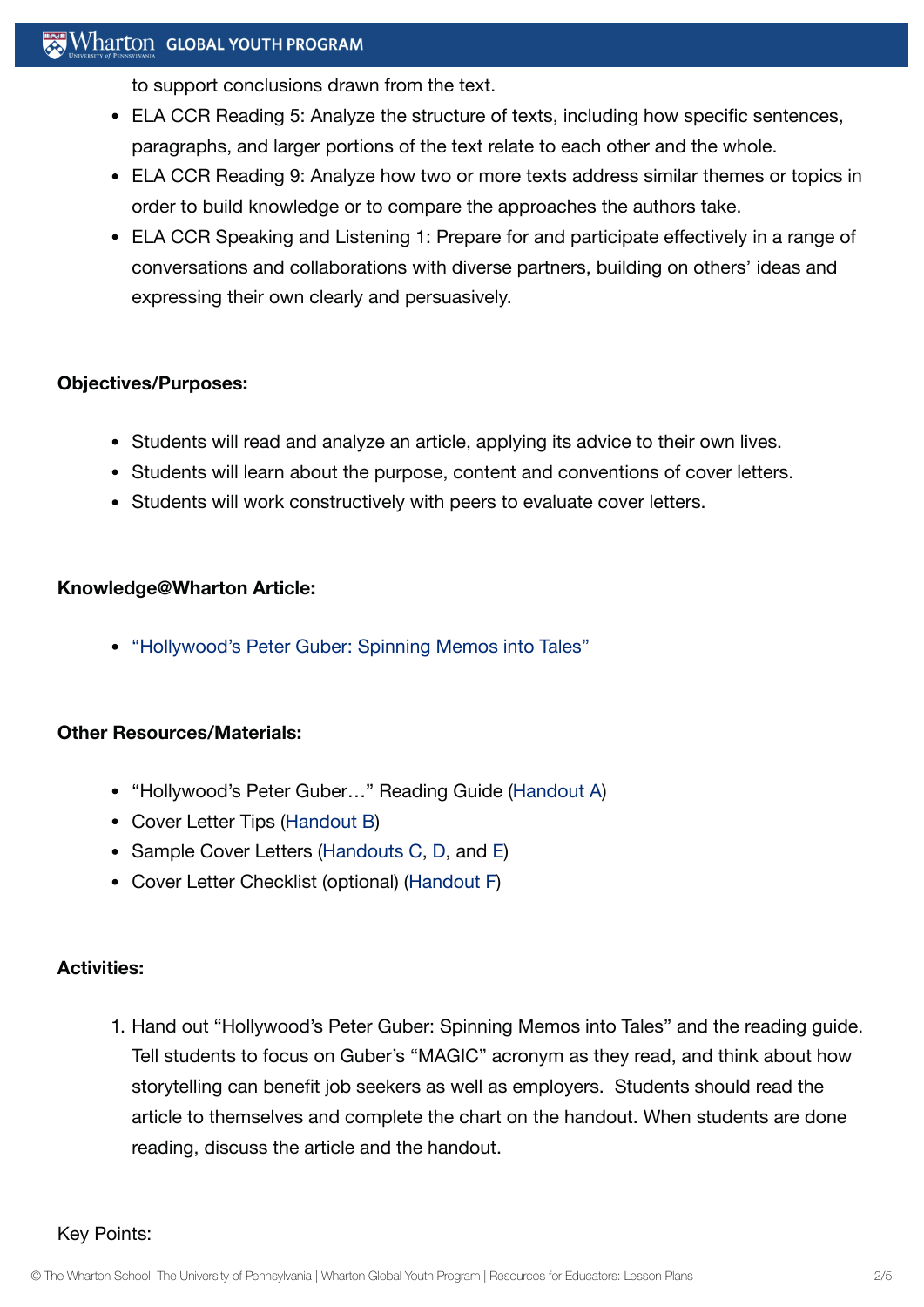## $\operatorname{Wharton}\nolimits$  global youth program

| Element       | Employers should tell stories to(In a cover letter, job seekers can tell stories |
|---------------|----------------------------------------------------------------------------------|
|               | ∣to…)                                                                            |
| Motivating    | Show how committed they are to whatever projects they take on.                   |
| Audience      | Make connections with their employees (future employers).                        |
| Goal          | Be upfront about their goals.                                                    |
| Interactively | Make the listener/reader feel like part of the story.                            |
| Content       | Utilize relevant experiences and observations as a way to share about            |
|               | themselves and their vision for the organization                                 |

#### *(10 mins)*

2. Explain that this lesson, along with the next two, focuses on writing cover letters. Cover letters are, in fact, a way to develop your qualifications that you list on your résumé, telling stories that illustrate your motivations and experiences. Like résumés, there is a particular format to follow when writing cover letters. Give students the Cover Letter handout and review the qualities and format of a good cover letter.

Be sure to remind students that good cover letters share:

- A personal approach
- A clear, concise presentation of interest, skills and intent
- A glimpse of the author
- Nice paper and readable fonts
- Intro, Middle and Concluding paragraphs that address the appropriate topics (discussed in detail on the handout)

#### *(10 mins)*

3. Break students into three groups. Give each group a sample cover letter (handouts C, D, and E). Ask students to go through each paragraph in their cover letter and consider whether it meets the criteria discussed in the "Cover Letter" handout. (The cover letters are all strong, so they should meet most of the guidelines.) Based on the Cover Letter handout and the sample cover letter, students should write a checklist for what should be included in their cover letters. Have students write their checklists on newsprint to post around the room.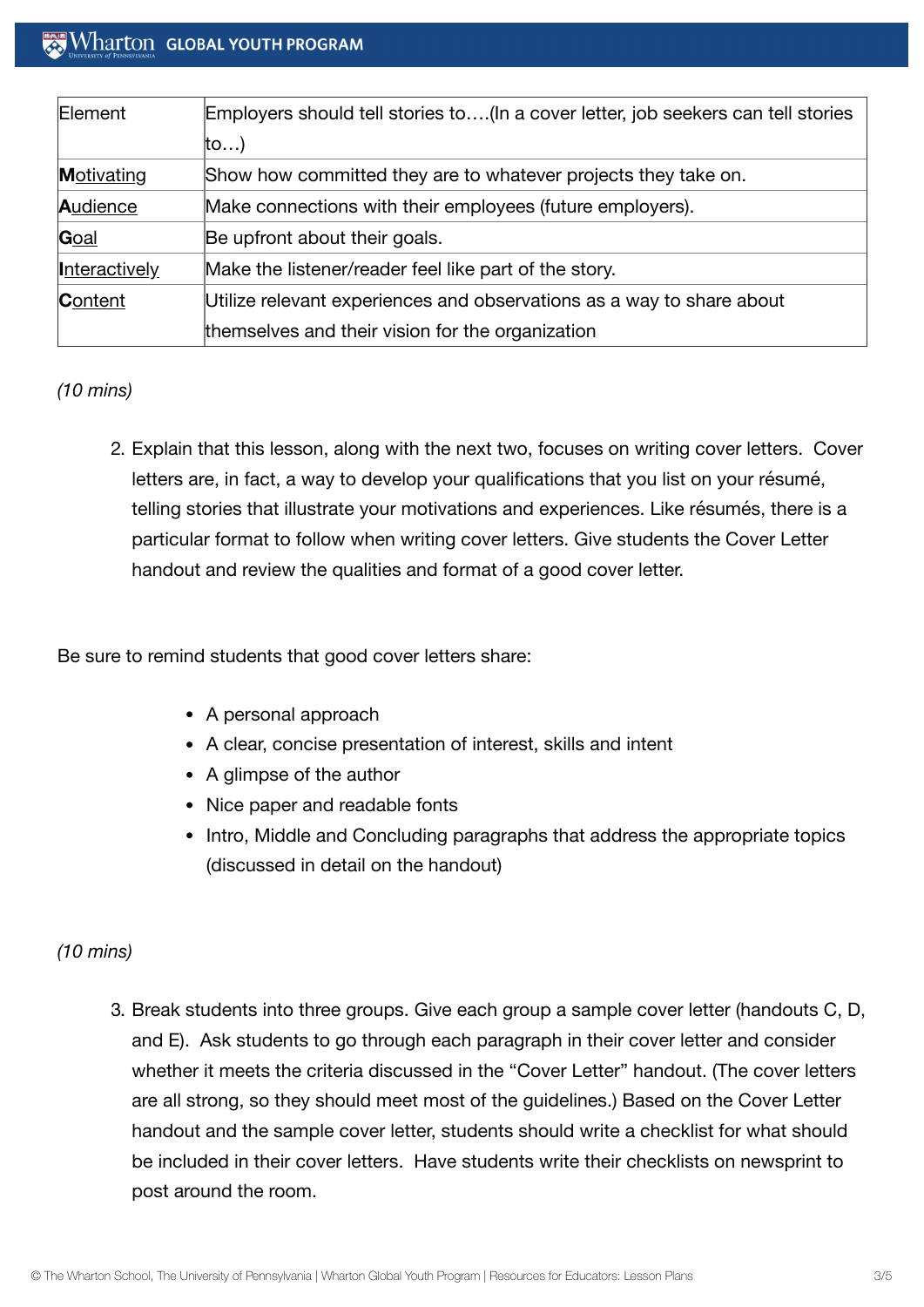## *(10 mins)*

4. Have students share their checklists and note similarities and differences. You may either compile students' suggestions into one master checklist to hand out to students during the next lesson, or use the provided checklist (Handout F).

## *(5 mins)*

5. Ask students to discuss the differences between résumés and cover letters (résumés should provide an overview of qualifications; cover letters are a chance to develop aspects of the résumé in more detail and tailor qualifications for a particular job). See if students have any questions about cover letters at this point.

(*5 mins*)

## **Tying It All Together:**

Have students create their own acronyms (such as Guber's "Magic") that will help them remember the key elements of a cover letter (in terms of both style and content). Have students write their acronyms on newsprint and hang around the room. Have students share with one another.

*(5 mins)*

#### **Practice Outside of the Classroom:**

Give students copies of the cover letters they did not evaluate in their groups to look at for additional ideas/guidance.

#### **What Worked and What I Would Do Differently:**

I changed the reading guide after teaching the lesson the first time; basically, I simplified it (In an attempt to make the article extra relevant, I was having the students re-interpret the article as advice about cover-letter writing, which just made the whole experience confusing.) The second time I taught the lesson, I had students take more straightforward notes on the article, but then I connected the article to the day's activity by having students come up with their own cover letter acronyms.